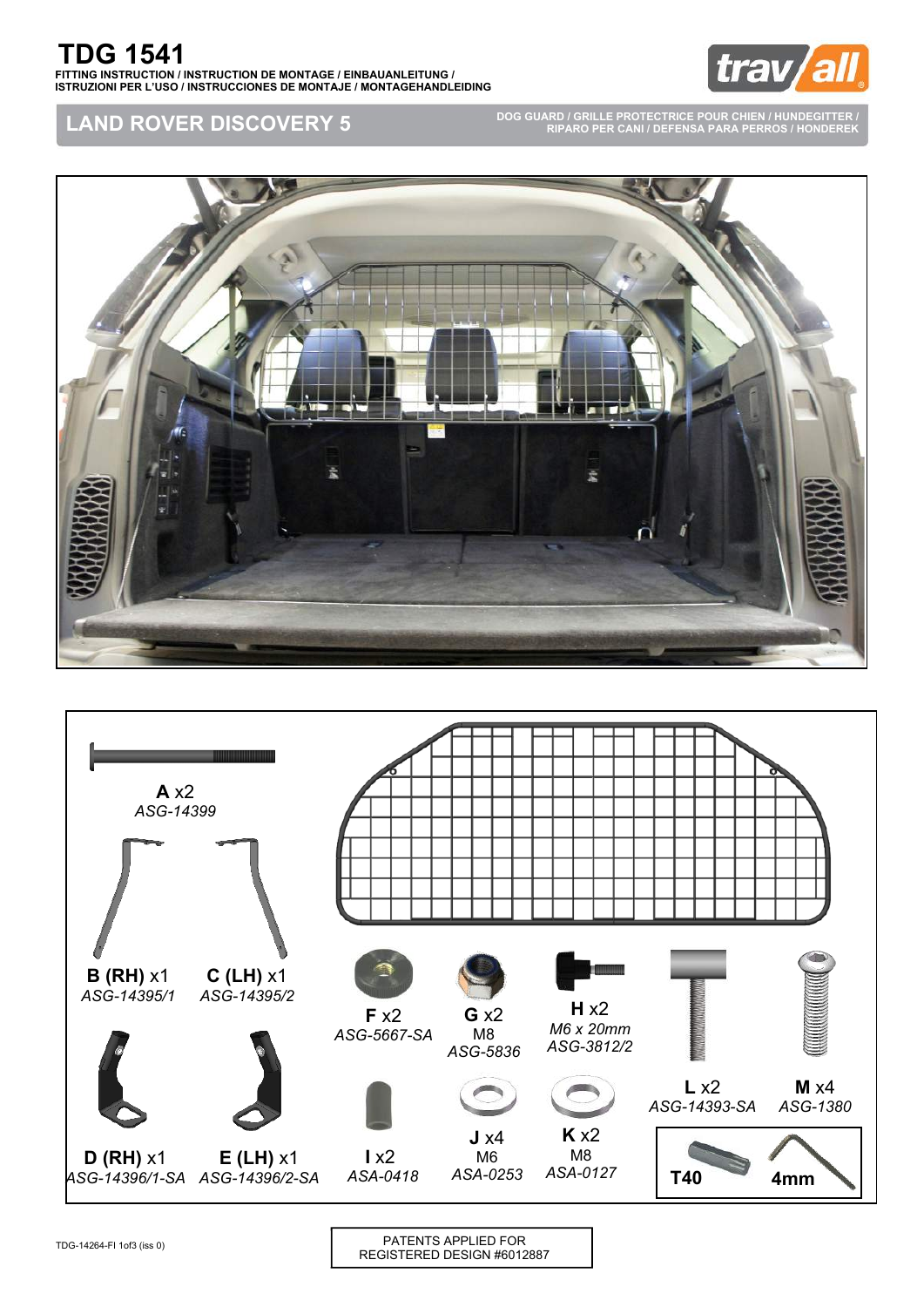

## **LAND ROVER DISCOVERY 5**

**DOG GUARD / GRILLE PROTECTRICE POUR CHIEN / HUNDEGITTER / RIPARO PER CANI / DEFENSA PARA PERROS / HONDEREK**

















PATENTS APPLIED FOR REGISTERED DESIGN #6012887